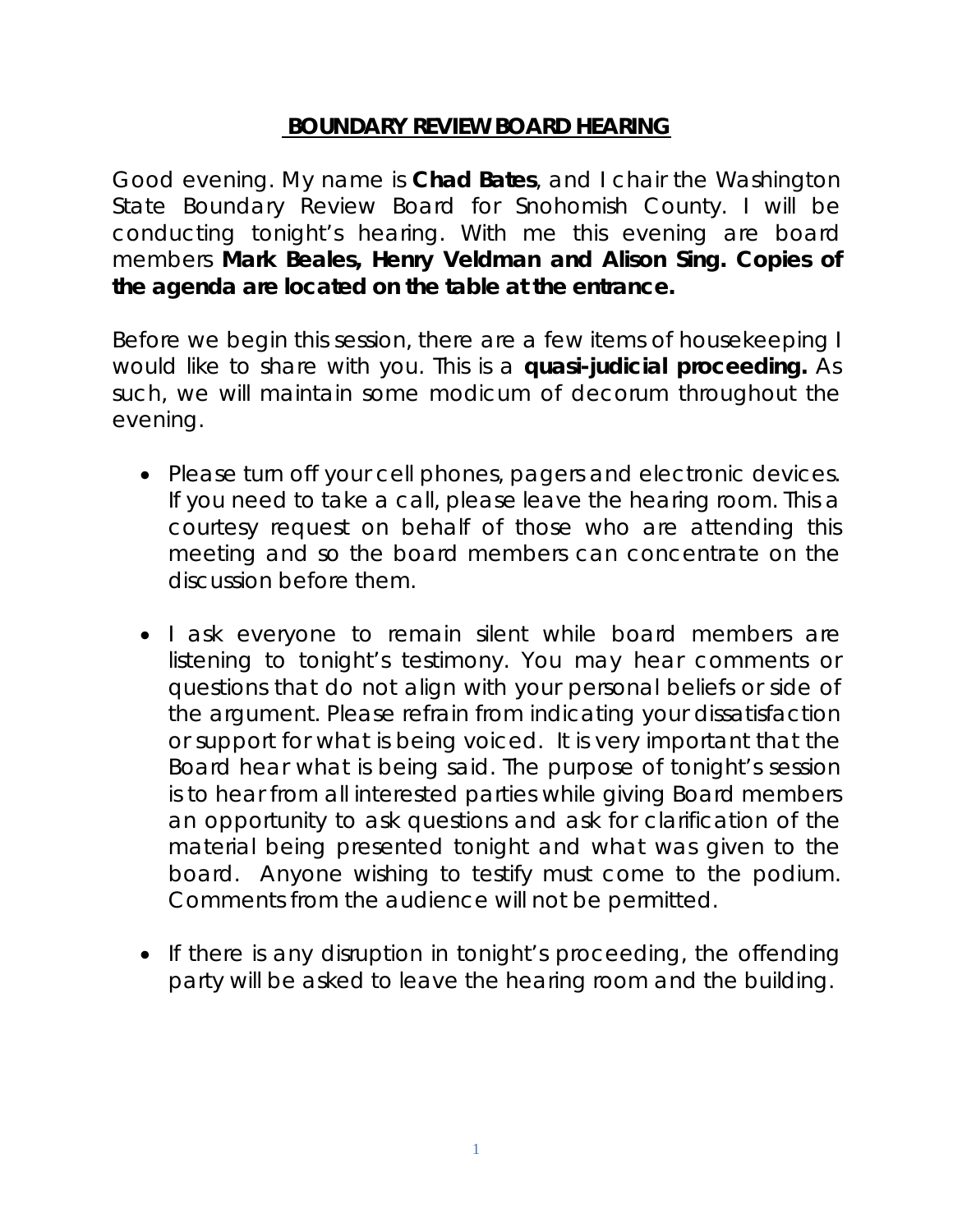The public hearing this evening is on the **proposed Rhodora Annexation** by the **City of Lake Stevens**. This hearing has been advertised as required by law through the publishing of **legal notice** in *The Herald* on **September 2nd, September 9th, and September 16th, 2018.** Notices of the hearing were posted in the subject area for at least **five days** prior to this hearing.

For the purpose of the record, today is **Monday, October 1, 2018.** The board's jurisdiction was invoked by **a petition submitted by registered voters residing within the area being considered.** The board will hear the issues and receive testimony this evening. Depending upon the time at the close of the hearing, the board may then deliberate and render an oral decision tonight or may convene on **Wednesday, October 3rd, 2018** to deliberate and come to a decision. The board will **adopt its written decision** on **October 30th, 2018** at 4:00 p.m. in the BOE/BRB Hearing Room on the 2nd floor of this building. Upon adopting its written decision, there will be a **30-day appeal period** which will end on **November 29th, 2018**. Any appeal will be made to Superior Court.

By state statute the board may only consider the factors and objectives from the RCW in making its decisions. Where possible, I ask that you confine your testimony this evening to those relevant factors and objectives under **RCW 36.93.170** and **180**. A list of the factors and objectives is available on the table with the agendas.

The hearing will proceed as noted on the agenda.

Before we begin, let's see a show of hands of the citizens who want to testify tonight. We ask each speaker to not repeat what was stated by the previous speaker. Please indicate if you concur and offer something new for the Board to consider. If you have written testimony, you may submit this to the Chief Clerk when you testify, and it will be included in the record.

## *Ask for any disclosure from the Board members.*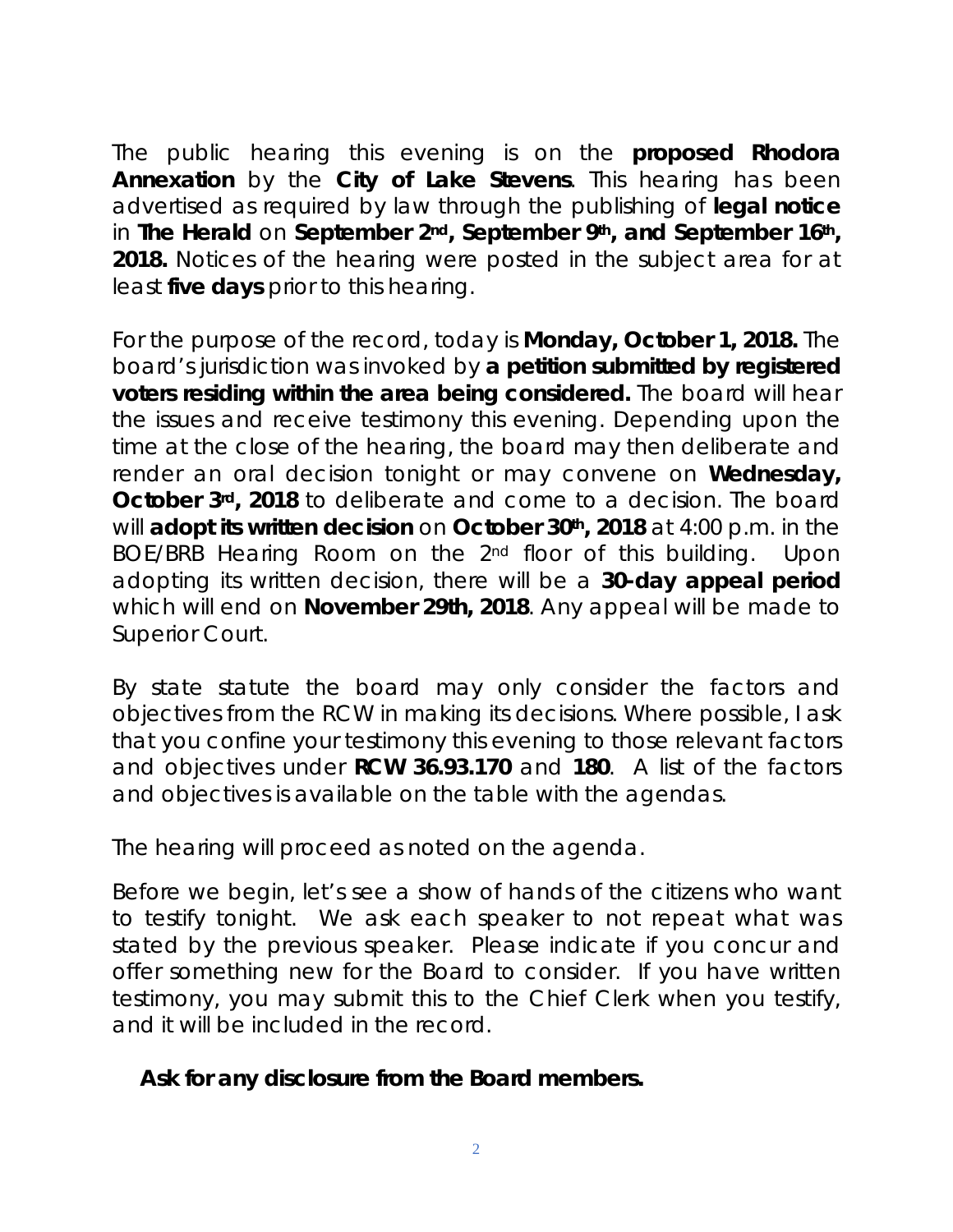## *Ask the Clerk to swear in all those who plan to testify.*

*Now, I would like everyone who is scheduled to testify; including anyone who might be asked to clarify any testimony to now stand to be sworn in by the Clerk.*

*Conduct the hearing as outlined by the agenda (from your notebook).*

*After the City's rebuttal, ask for a motion to close the public hearing. (Vote)* 

--------------------------------------------------------------------------------------------------------------------------------------------

Having just concluded the public hearing on the matter of **BRB No. 04-2018 City of Lake Stevens Rhodora Proposed Annexation**, the board will now deliberate and make an oral decision.

During the hearing, the board received testimony from representatives of the City of Lake Stevens, Snohomish County, as well as members of the public. The board considered all written material and other evidence, including but not limited to the notice of intent and attachments, and documents submitted by the City, County, and registered voters residing within the area being considered as well as written correspondence.

### **Deliberation Phase on BRB 04-2018 City of Lake Stevens Rhodora Proposed Annexation**

Now, board members have you reviewed all the written materials in conjunction with this proposed annexation? *[Chair asks each board member to affirm that they have reviewed the material.]*

- $\triangleright$  Mr. Beales
- $\triangleright$  Mr. Sing
- > Mr. Veldman

There are certain requirements specified in the **Growth Management Act** and the **Revised Code of Washington** that must be met before we can deliberate or make a decision on an annexation proposal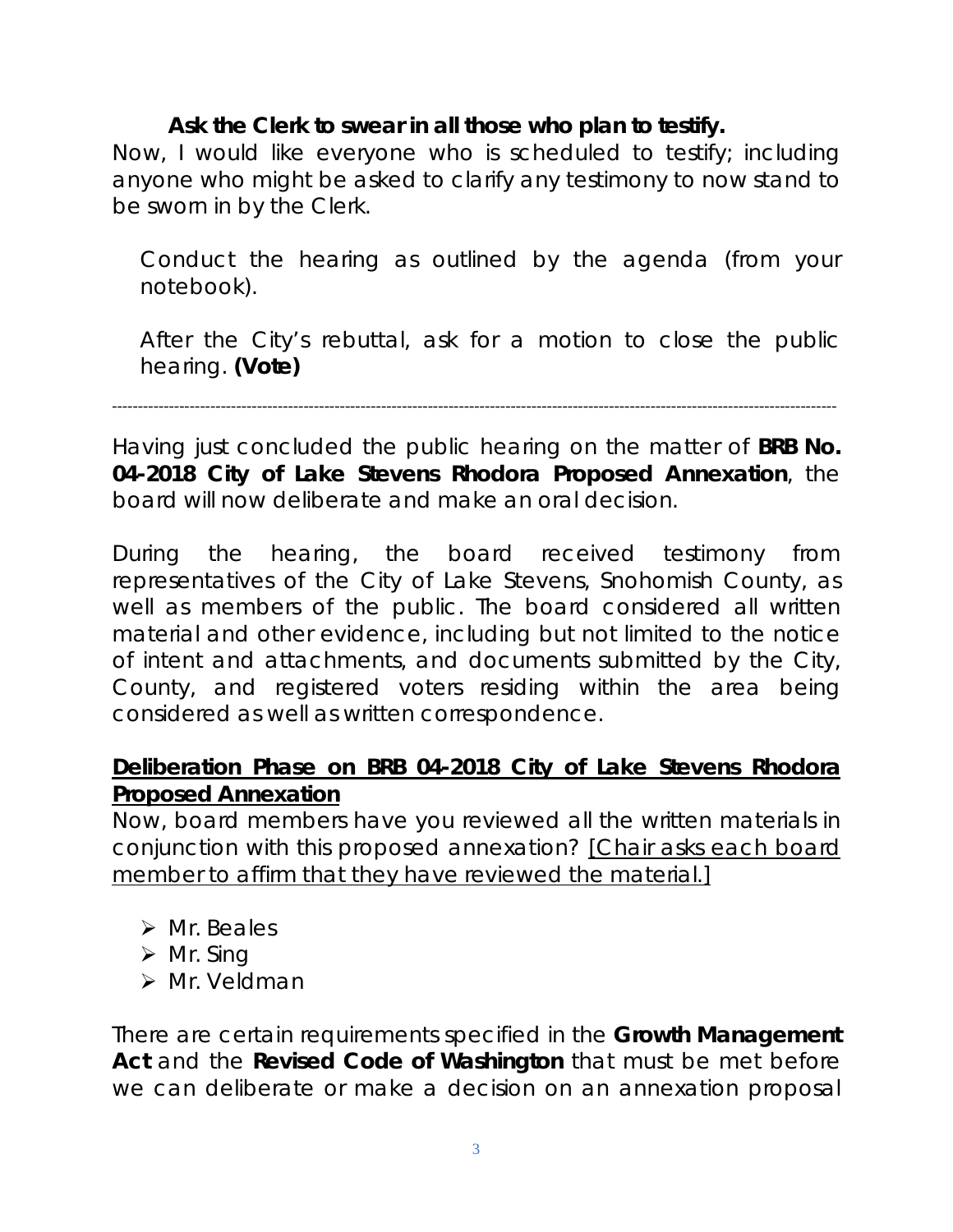before this body. An affirmative response from each board member must be recorded before we can proceed.

The statutory requirements are as follows:

- 1. **RCW 36.93.157** states that decisions of a Boundary Review Board located in a county that is required or chooses to plan under RCW 36.70A.040 must be consistent with RCW 36.70A.020, 36.70A.110 and 36.70A.210. We will now address those issues.
- 2. **RCW 36.70A.020** establishes thirteen (13) planning goals that cover:
	- Urban growth
	- $\triangleright$  Reduce sprawl
	- $\triangleright$  Transportation
	- $\triangleright$  Housing
	- ▶ Economic development
	- $\triangleright$  Property rights
	- $\triangleright$  Permits
	- Natural resource industries
	- $\triangleright$  Open space and recreation
	- $\triangleright$  Fnvironment
	- Citizen participation and coordination
	- $\triangleright$  Public facilities and services
	- $\triangleright$  Historic preservation

*Board members, these are the thirteen specific goals identified in the state law; to determine whether this State statute has been meet, I*  will ask board members to cite those specific goals that you felt were *addressed in your review or were of particular note. Please share your observations for the record. Board members may concur or offer their own observations.*

**RCW 36.70A.110** states that the county choosing to plan under RCW 36.70A.040 shall designate an urban growth area within which urban growth shall be encouraged and outside of which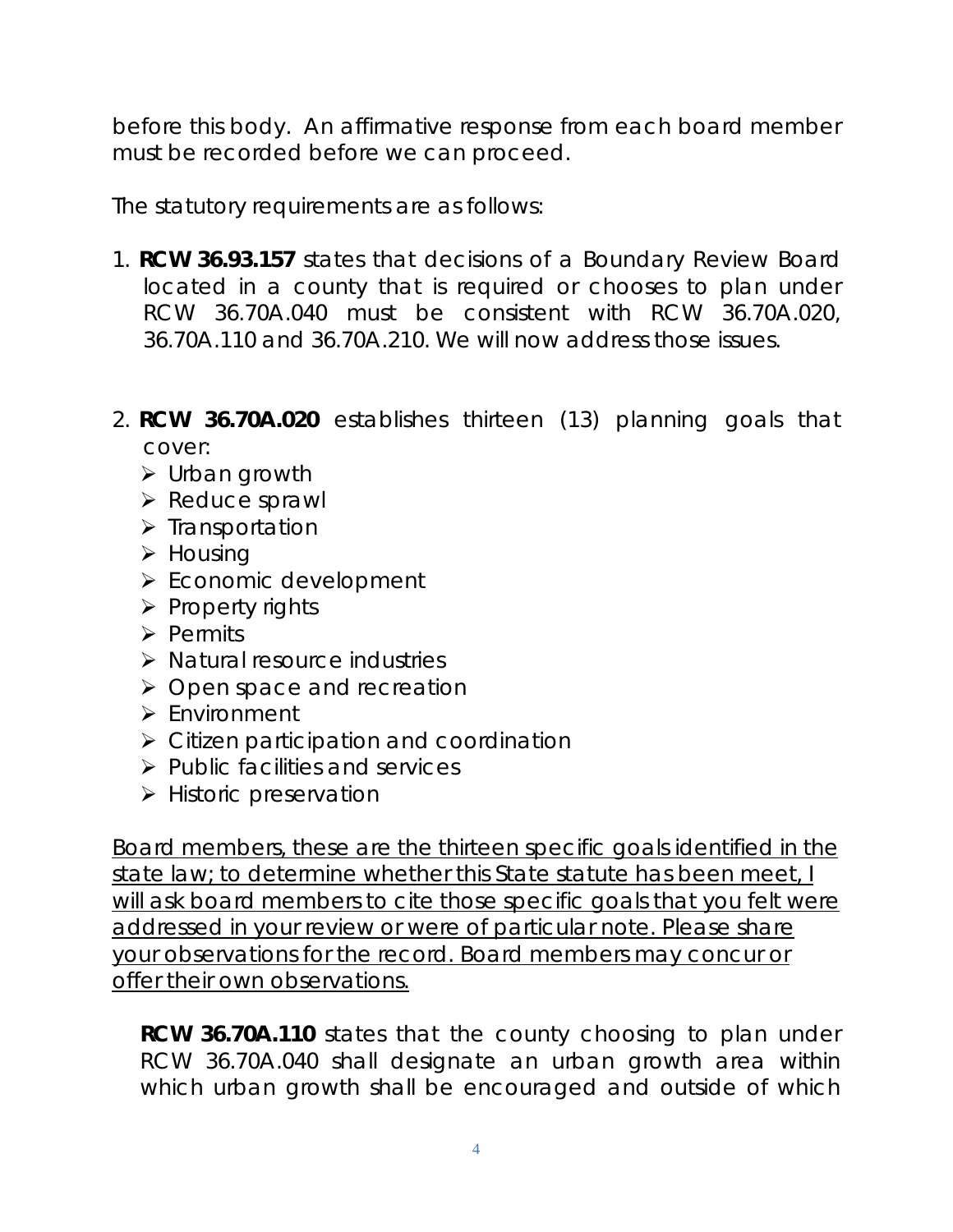growth can occur only if it is not urban in nature. *Does the annexation proposal before us satisfy the urban growth requirement?*

*3.* **RCW 36.70A.210** states that county-wide planning policies must be established before an annexation proposal may be considered by the Boundary Review Board. *Are county-wide planning policies in place?*

Having now dispensed with the pre-requisites, the board will now consider if the annexation proposal meets or satisfies the requirements outlined in RCW 36.93.170 *[Factors] and* RCW 36.93.180 *[Objectives].*

### **RCW 36.93.170 [Factors]**

The board is also required to discuss the factors outlined in RCW 36.93.170 that state the board shall consider the factors affecting such proposal, which shall include, but not limited to the following:

 (1) Population and territory; population density; land area and land uses; comprehensive plans and zoning, as adopted under chapter [35.63,](http://www.mrsc.org/mc/rcw/RCW%20%2035%20%20TITLE/RCW%20%2035%20.%2063%20%20CHAPTER/RCW%20%2035%20.%2063%20%20chapter.htm) [35A.63,](http://www.mrsc.org/mc/rcw/RCW%20%2035A%20TITLE/RCW%20%2035A.%2063%20%20CHAPTER/RCW%20%2035A.%2063%20%20Chapter.htm) or [36.70](http://www.mrsc.org/mc/rcw/RCW%20%2036%20%20TITLE/RCW%20%2036%20.%2070%20%20CHAPTER/RCW%20%2036%20.%2070%20%20chapter.htm) RCW; comprehensive plans and development regulations adopted under chapter [36.70A](http://www.mrsc.org/mc/rcw/RCW%20%2036%20%20TITLE/RCW%20%2036%20.%2070A%20CHAPTER/RCW%20%2036%20.%2070A%20chapter.htm) RCW; applicable service agreements entered into under chapter [36.115](http://www.mrsc.org/mc/rcw/RCW%20%2036%20%20TITLE/RCW%20%2036%20.115%20%20CHAPTER/RCW%20%2036%20.115%20%20chapter.htm) or [39.34](http://www.mrsc.org/mc/rcw/RCW%20%2039%20%20TITLE/RCW%20%2039%20.%2034%20%20CHAPTER/RCW%20%2039%20.%2034%20%20chapter.htm) RCW; applicable interlocal annexation agreements between a county and its cities; per capita assessed valuation; topography, natural boundaries and drainage basins, proximity to other populated areas; the existence and preservation of prime agricultural soils and productive agricultural uses; the likelihood of significant growth in the area and in adjacent incorporated and unincorporated areas during the next ten years; location and most desirable future location of community facilities;

 (2) Municipal services; need for municipal services; effect of ordinances, governmental codes, regulations and resolutions on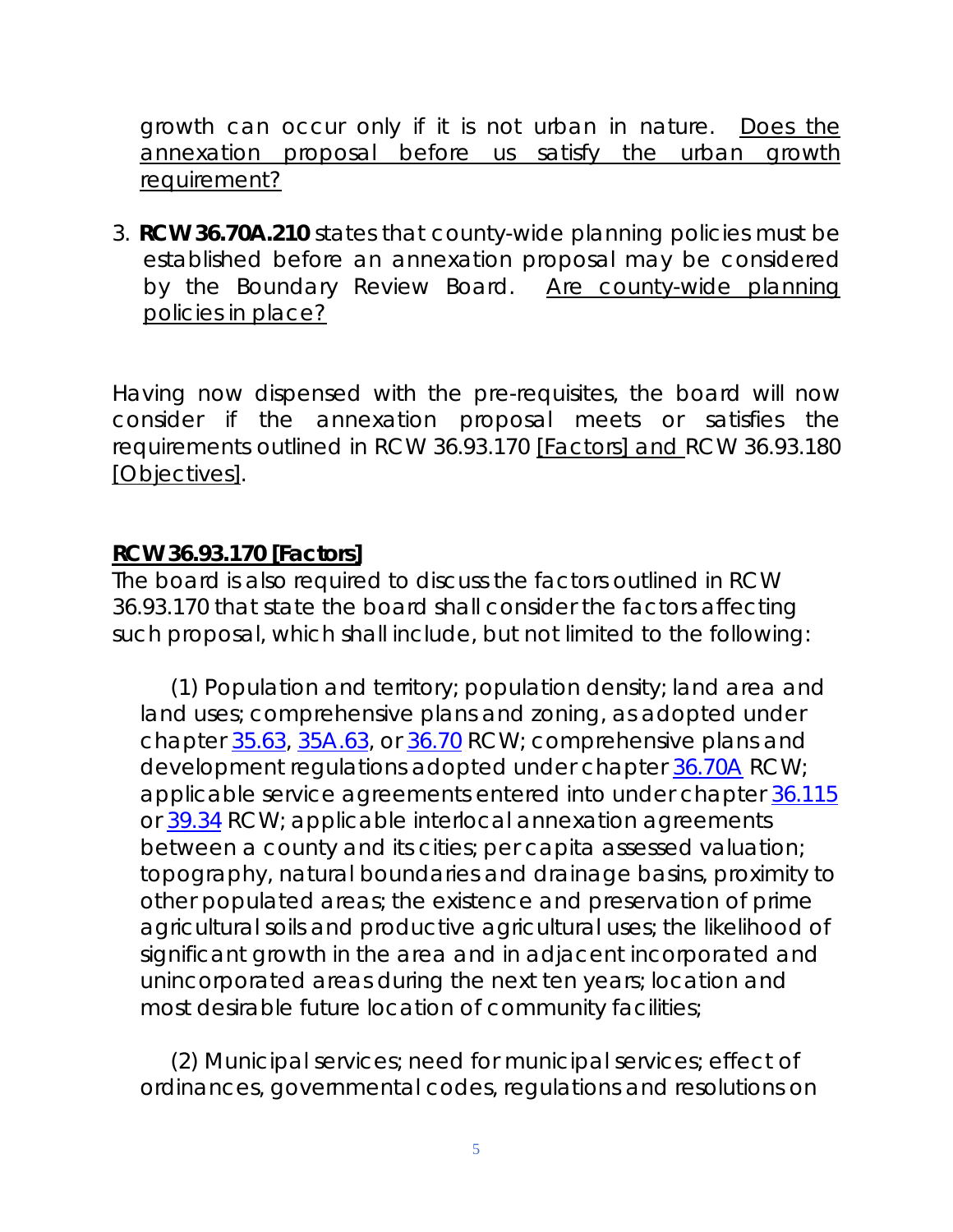existing uses; present cost and adequacy of governmental services and controls in area; prospects of governmental services from other sources; probable future needs for such services and controls; probable effect of proposal or alternative on cost and adequacy of services and controls in area and adjacent area; the effect on the finances, debt structure, and contractual obligations and rights of all affected governmental units; and

 (3) The effect of the proposal or alternative on adjacent areas, on mutual economic and social interests, and on the local governmental structure of the county.

#### **RCW 36.93.180 [Objectives]**

There are nine specific objectives we must determine whether these objectives have been "furthered" or "hindered." I have been asked by my fellow board members to have an opportunity to share their general observations and comments for the purpose of framing these objectives in a larger context of our deliberation process. The floor is now opened to the board.

Thank you, board members for your comments.

We will now discuss each objective in numerical order. I will ask all board members to please cite specific findings and observations for each objective before we proceed to the next one.

Throughout this process, the Chair will encourage board members to give their views; ask questions among themselves, the Chair or the Chief Clerk for clarification.

Note: Each board member must state publicly how they stand on each objective.

\_\_\_\_ furthers the objective

\_\_\_\_ hinders the objective

\_\_\_\_ does not apply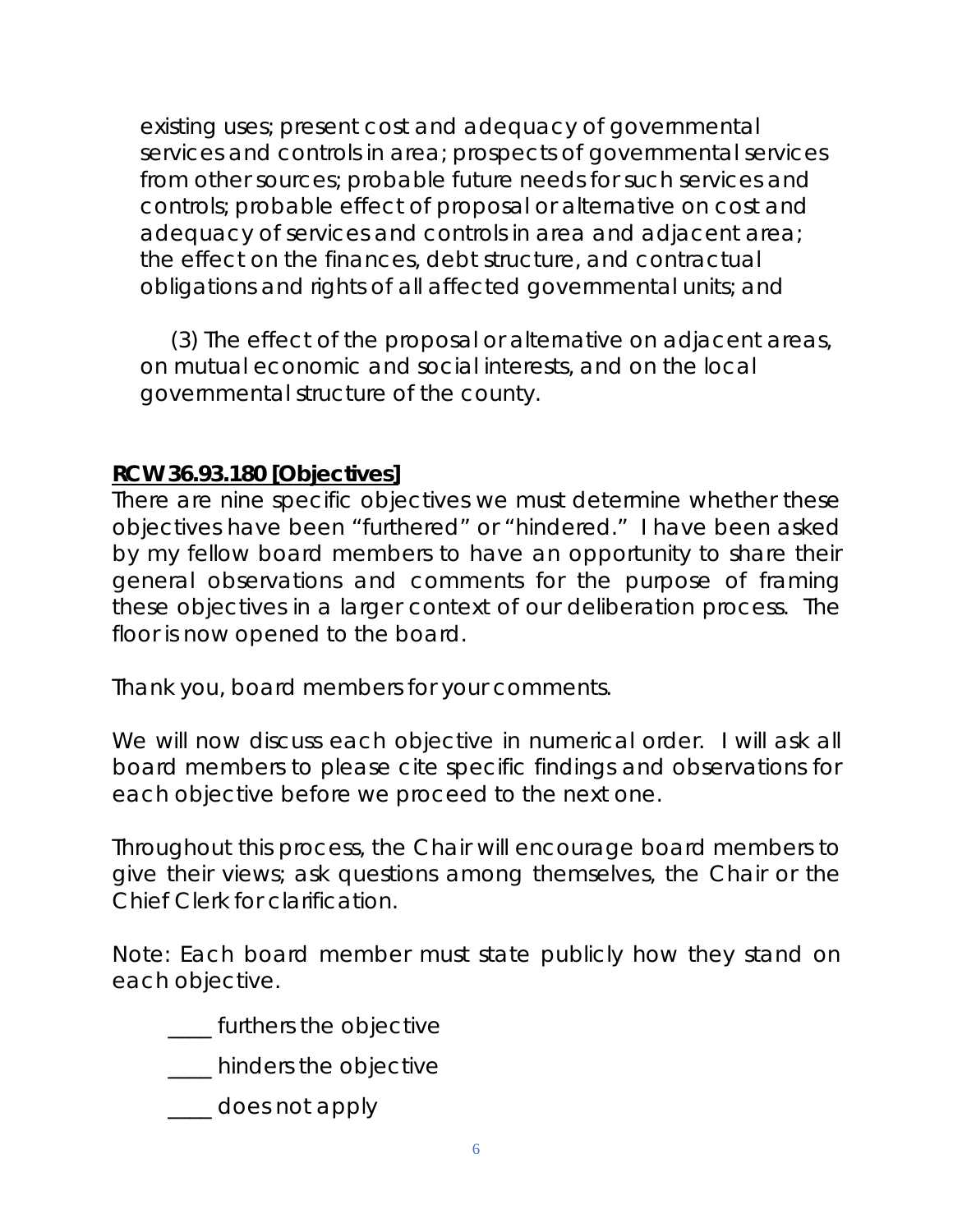As Chair, I may declare a specific objective or objectives as not being applicable; the board will be asked to concur or modify the declaration before moving on. *If there are any disagreements, then poll each board member for their views.*

The **nine (9) objectives** of the Boundary Review Board are:

- 1. Preservation of natural neighborhoods and communities;
- 2. Use of physical boundaries, including but not limited to bodies of water, highways, and land contours;
- 3. Creation and preservation of logical service areas;
- 4. Prevention of abnormally irregular boundaries;
- 5. Discouragement of multiple incorporations of small cities and encouragement of incorporation of cities in excess of ten thousand population in heavily populated urban areas;
- 6. Dissolution of inactive special purpose districts;
- 7. Adjustment of impractical boundaries;
- 8. Incorporation as cities or towns or annexation to cities or towns of unincorporated areas which are urbane in character; and
- 9. Protection of agricultural and rural lands which are designated for long term productive agricultural and resource use by a comprehensive plan adopted by the county legislative authority.

# **Board Decision**

After all the objectives and factors have been discussed; the Chair will summarize the preliminary findings. The Chair will ask board members if this reflects their assessment and whether they are comfortable making a motion on the annexation proposal. If so, the Chair will entertain a motion.

# **Decision Options:**

**Modify** the annexation proposal **Approve** the annexation proposal as presented **Deny** the annexation proposal

A **motion** has been made and seconded to \_\_\_\_\_\_\_\_\_\_\_\_\_. Is there any discussion? Hearing none, all in favor signify by saying aye. Motion \_\_\_\_\_\_\_\_ on a (include Chair vote in count) \_\_\_\_\_: \_\_\_ vote.